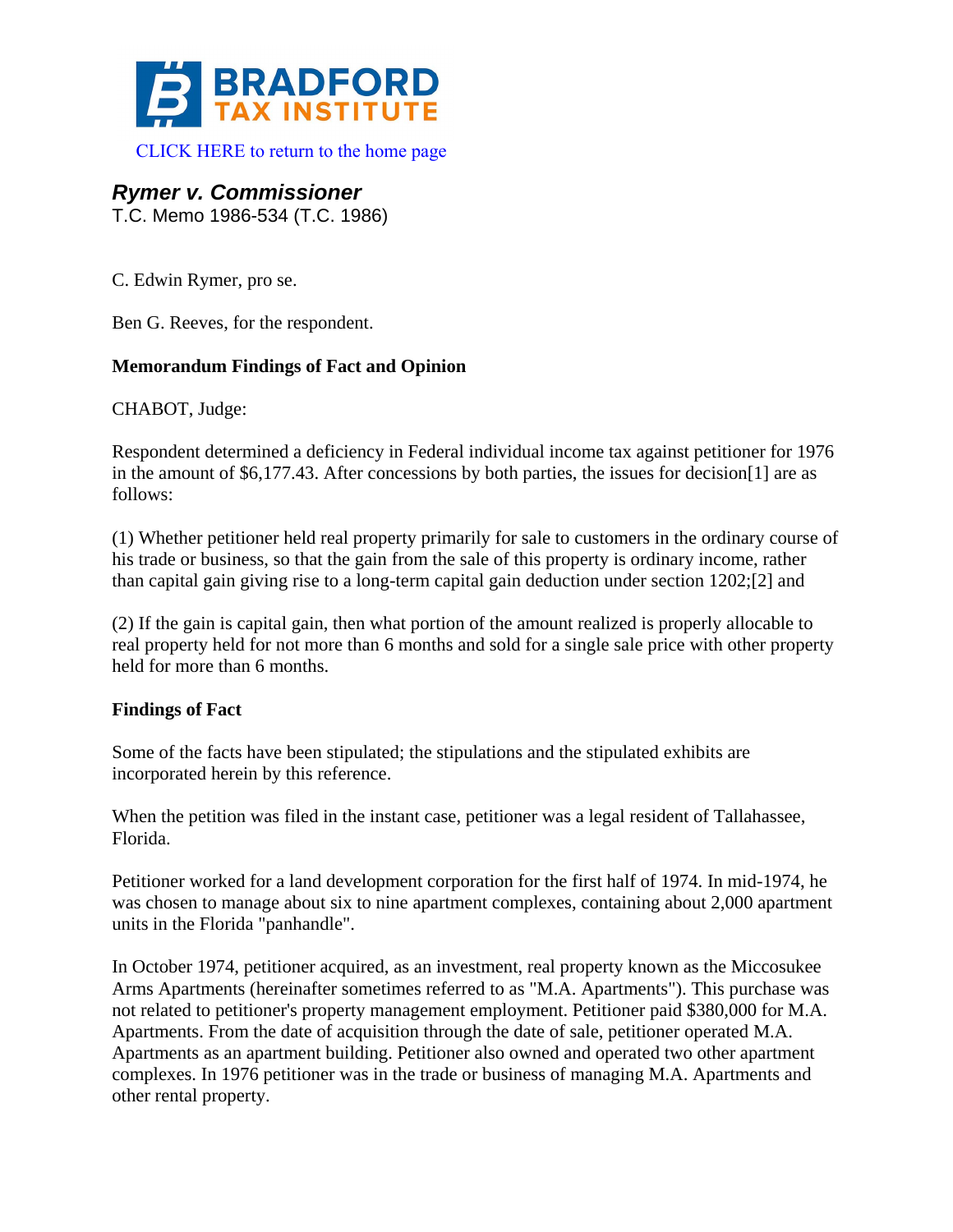In late 1975, petitioner lost his job as property manager. Because he lost his job, petitioner began actively attempting to sell M.A. Apartments in early 1976.

In mid-February 1976, petitioner was approached by an agnet for a potential buyer of M.A. Apartments. The agent told petitioner that the potential buyer would be more interested in buying M.A. Apartments if petitioner could also offer about one-half acre of land lying to the west of M.A. Apartments and contiguous thereto (hereinafter sometimes referrd to as "the adjacent parcel").[3]

As a result of this meeting, petitioner bought the adjacent parcel on March 1, 1976, solely to facilitate a sale of M.A. Apartments. Petitioner's basis in the adjacent parcel when he sold it was his cost of \$26,076.75. On March 28, 1976, petitioner received a \$470,891 offer from the buyer for M.A. Apartments and the adjacent parcel. As a result of this offer, petitioner sold M.A. Apartments and the adjacent parcel as one combined parcel on April 16, 1976.[4] Petitioner did not sell any other real property in 1975, 1976, and 1977.

On petitioner's 1976 tax return, he reported the sale on Schedule D as the sale of a capital asset held more than 6 months. Petitioner also reported the sale on Form 4797 as the sale of property used in a trade or business but did not carry the gain reported on that form forward to Schedule D. In the notice of deficiency, respondent did not contest the manner in which the gain was reported, the amount of the gain, nor the nature of the gain as long-term capital gain.

Petitioner was otherwise unemployed during 1976 and the major portion of his receipts for the year arose through the sale of M.A. Apartments and the adjacent parcel. Petitioner did not make any capital improvement to M.A. Apartments.

\* \* \* \* \* \* \*

Petitioner used M.A. Apartments in his trade or business. Petitioner did not use the adjacent parcel in his trade or business.

In 1976, when petitioner sold M.A. Apartments and the adjacent parcel, he did not hold M.A. Apartments and the adjacent parcel primarily for sale to customers in the ordinary course of his trade or business.

## **Opinion**

## **I. Capital Asset**

Petitioner contends that although he acquired M.A. Apartments as a personal investment, the nature of his holding of the property later changed to property that he held primarily for sale to customers in the ordinary course of his trade or business.[5] As a result of this change in the nature of petitioner's holding of the property, the property ceased to be a capital asset; consequently, all gain from its sale is ordinary income. Respondent maintains that M.A. Apartments remained a capital asset in petitioner's hands through the date of sale and, consequently, the gain is capital gain.

We agree with respondent's conclusion.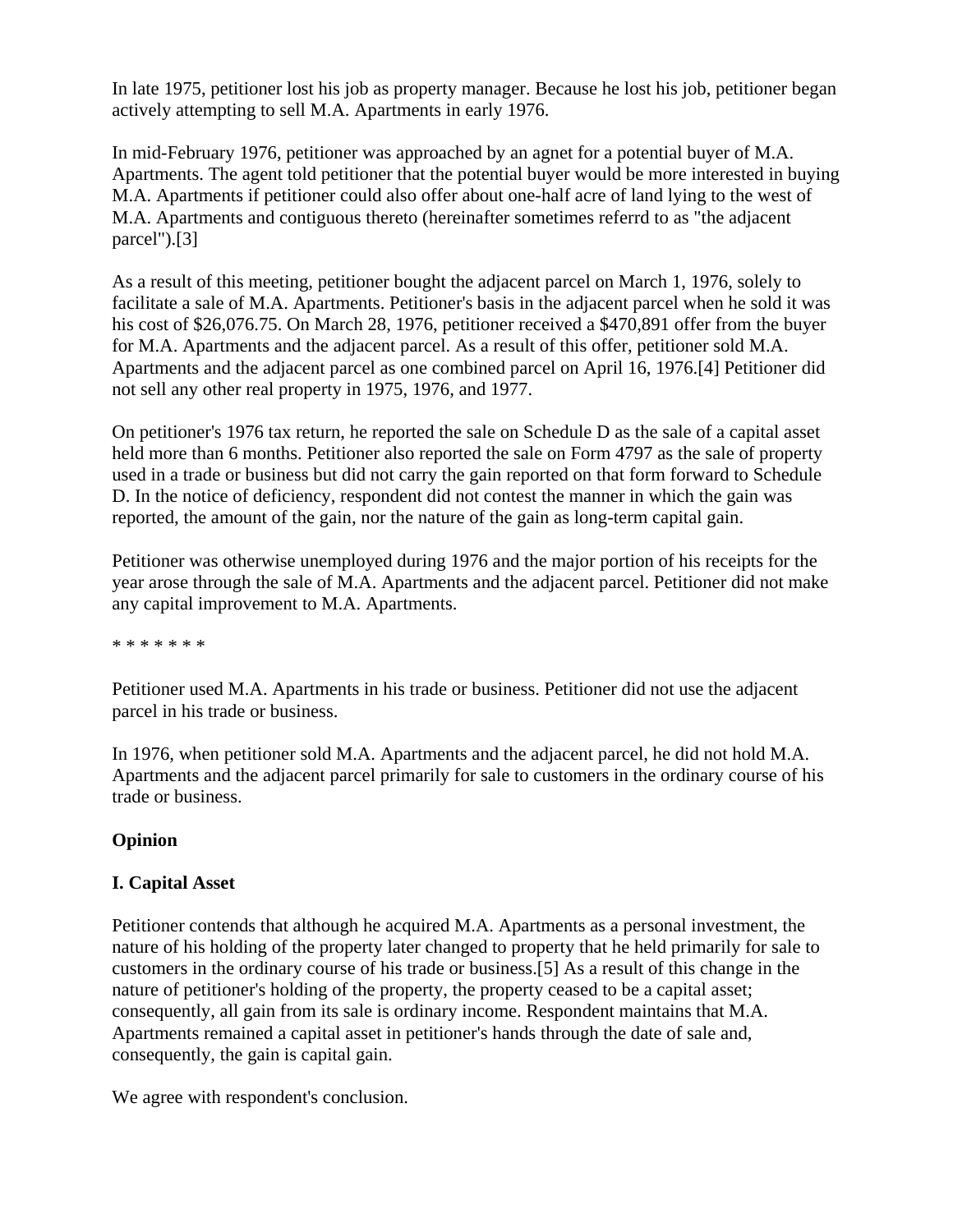Section 1221 defines "capital asset" to mean "property held by the taxpayer (whether or not connected with his trade or business), but does not include  $-$  \*\*\* (2) property, used in his trade or business, of a character which is subject to the allowance for depreciation provided in section 167, or real property used in his trade or business."[6] Since petitioner was engaged in the trade or business of managing M.A. Apartments and other rental property in 1976, M.A. Apartments was used in his trade or business. M.A. Apartments was subject to the allowance for depreciation provided in section 167 and petitioner claimed, and respondent allowed, depreciation deductions for the years petitioner held the property. The land upon which the apartment buildings stood was likewise used in petitioner's trade or business. Consequently, M.A. Apartments was not a capital asset when petitioner sold the properties. Section 1221(2).

However, section 1231(a)[7] provides long-term capital gain treatment to the extent gains exceed losses from sales or exchanges of "property used in the trade or business." Petitioner did not have any section 1231 losses. Therefore, to the extent M.A. Apartments is an asset to which section 1231 applies, petitioner's gain on the sale of M.A. Apartments will be treated as long-term capital gain. Section 1231(b)(1)[8] provides that, for purposes of section 1231, "property used in the trade or business" does not include "(B) property held by the taxpayer primarily for sale to customers in the ordinary course of his trade or business." Petitioner has the burden of proving that the properties were not eligible for capital gain treatment as respondent asserts and as petitioner reported on his 1976 tax return. Rule 142(a). However, the capital gain provisions, being an exception from the normal tax rates, are to be construed narrowly. Commissioner v. P.G. Lake, Inc. [58-1 USTC ¶ 9428], 356 U.S. 260, 265 (1958); Corn Products Co. v. Commissioner [55-2 USTC ¶ 9746], 350 U.S. 46, 52 (1955). The fact that a narrow construction of the capital gain provisions may be favorable to petitioner in the instant case (see n. 5, supra) does not change the analysis.

In construing the capital gain provisions, the Supreme Court concluded in Malat v. Riddell [66-1 USTC ¶ 9317], 383 U.S. 569, 572 (1966), as follows:

The purpose of the statutory provision with which we deal is to differentiate between the "profits and losses arising from the everyday operation of a business" on the one hand \*\*\* and "the realization of appreciation in value accrued over a substantial period of time" on the other. \*\*\* A literal reading of the statute is consistent with this legislative purpose. We hold that, as used in section 1221(1),[9] "primarily" means "of first importance" or "principally." [Citations omitted.]

Whether the income at issue arose from the operation of a trade or business or from investment is a question of fact.[10] Daugherty v. Commissioner [Dec. 38,943], 78 T.C. 623, 628 (1982); Bauschard v. Commissioner [Dec. 23,432], 31 T.C. 910, 915 (1959), affd. [60-2 USTC ¶ 9533] 279 F.2d 115, 117 (CA6 1960). The purpose of our inquiry is to determine whether the property was held primarily for sale to customers in the ordinary course of petitioner's trade or business at the time of sale. In making this determination, we must consider not only whether petitioner held the property primarily for sale to customers, but also whether the property was for sale in the ordinary course of petitioner's trade or business. Buono v. Commissioner [Dec. 36,925], 74 T.C. 187, 199-200 (1980); Howell v. Commissioner [Dec. 31,231], 57 T.C. 546, 555 (1972), and cases cited therein. Although petitioner's purpose in acquiring the property is to be considered, that purpose is subject to change. Pointer v. Commissioner [Dec. 28,611], 48 T.C. 906, 916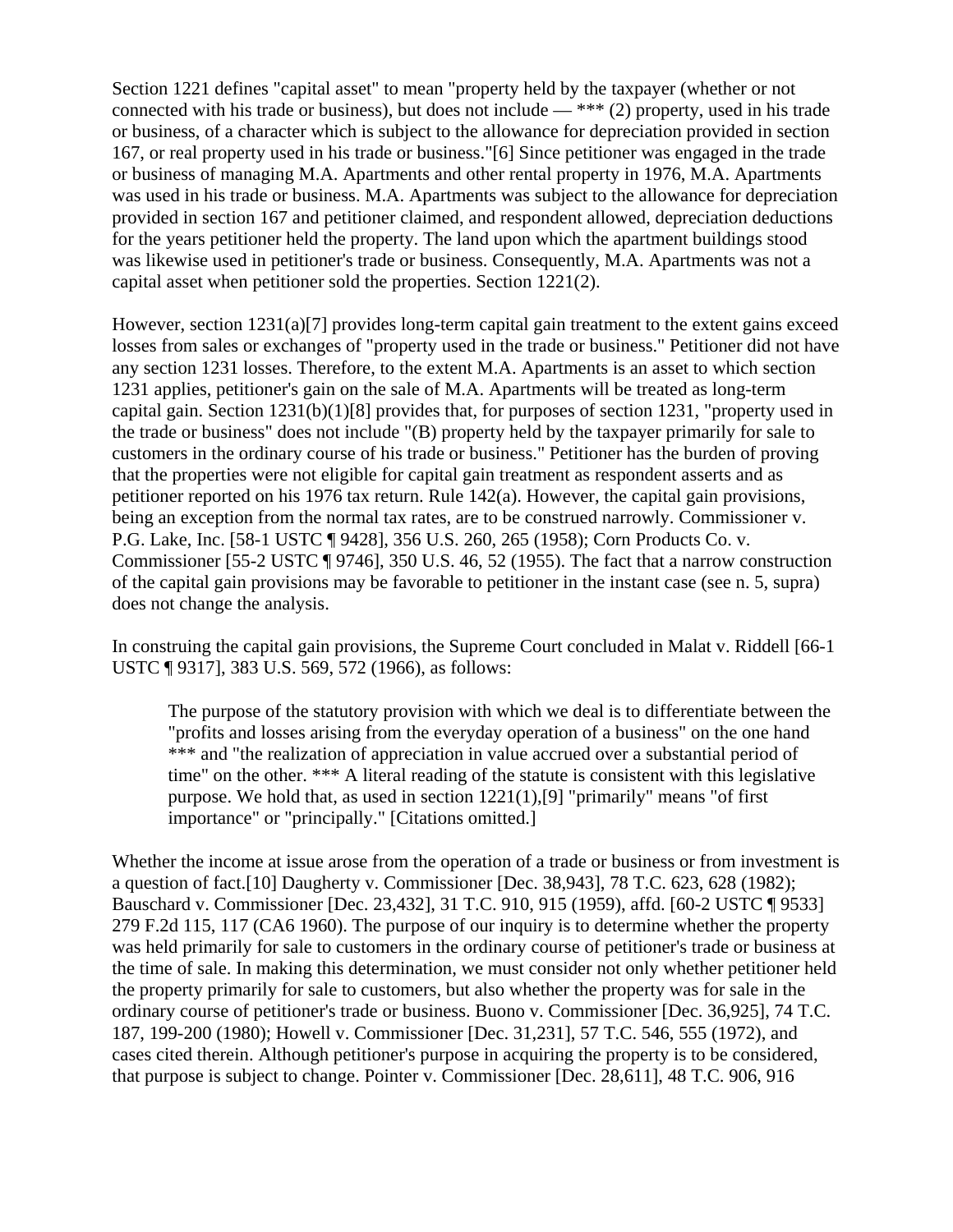## (1967), affd. [70-1 USTC ¶ 9118], 419 F.2d 213 (CA9 1969); Bauschard v. Commissioner, 31 T.C. at 917, 279 F.2d at 118.

The factors to be considered include (1) the nature and purpose of the acquisition of the property and the duration of the ownership; (2) the extent and nature of the taxpayer's efforts to sell the property; (3) the number, extent, continuity, and substantiality of the sales; (4) the extent of subdividing, developing, and advertising to increase sales; (5) the use of a business office for the sale of the property; (6) the character and degree of supervision or control exercised by the taxpayer over any representative selling the property; and (7) the time and effort the taxpayer habitually devoted to the sales. Major Realty Corp. And Subsidiaries v. Commissioner [85-1 USTC ¶ 9124], 749 F.2d 1483, 1488 (CA-ll 1985), affg. and revg. on another issue a Memorandum Opinion of this Court [Dec. 38,056(M)];[11] Daugherty v. Commissioner, 78 T.C. at 629; Howell v. Commissioner, 57 T.C. at 554. Other factors are often considered when they may be of aid in resolving the issue. The relative amounts of income from the taxpayer's regular business and from the property transaction can be significant in certain cases. Real Estate Corporation v. Commissioner [Dec. 24,617], 35 T.C. 610 (1961), affd. [62-1 USTC ¶ 9363] 301 F.2d 423 (CA10 1962). The foregoing considerations have no independent significance; they are merely factors to help us decide, on the basis of the record as a whole, whether petitioner held M.A. Apartments primarily for sale to customers in the ordinary course of his trade or business in 1976. United States v. Winthrop [69-2 USTC ¶ 9686], 417 F.2d 905, 910 (CA5 1969); Bauschard v. Commissioner, 279 F.2d at 118; Daugherty v. Commissioner, 78 T.C. at 629.

On the record in the instant case, the most convincing element is that, although petitioner owned and operated three apartment complexes in 1976, he sold only one piece of real property in the period 1975 through 1977. Petitioner acquired M.A. Apartments as an investment. He used M.A. Apartments in his trade or business of owning and operating apartment complexes. Nothing in the record in the instant case suggests that sales of real property was at any time a part of the ordinary course of petitioner's trade or business.

Petitioner concededly acquired M.A. Apartments as a "personal investment". We gather, from petitioner's description of what he did with M.A. Apartments and the other two apartment complexes that he owned and managed, that his purpose was to profit from a hoped-for excess of current income over costs. Of course, a taxpayer's primary purpose may change, but petitioner's original purpose was not primarily to hold M.A. Apartments for sale to customers in the ordinary course of his trade or business.

Petitioner sold M.A. Apartments in one sale; there is no evidence that he subdivided the property. The only meaningful activity that he engaged in with respect to effectuating the sale was his acquisition of the adjacent parcel. This is not sufficient to raise his selling activities to the level of a trade or business, or to cause the sale to be treated as part of the ordinary course of his trade or business. See Buono v. Commissioner, supra.

As to the other listed factors, there is little or no meaningful evidence in the record in the instant case.

We conclude that M.A. Apartments and the adjacent parcel were not held by petitioner primarily for sale to customers in the ordinary course of his trade or business at the time of sale.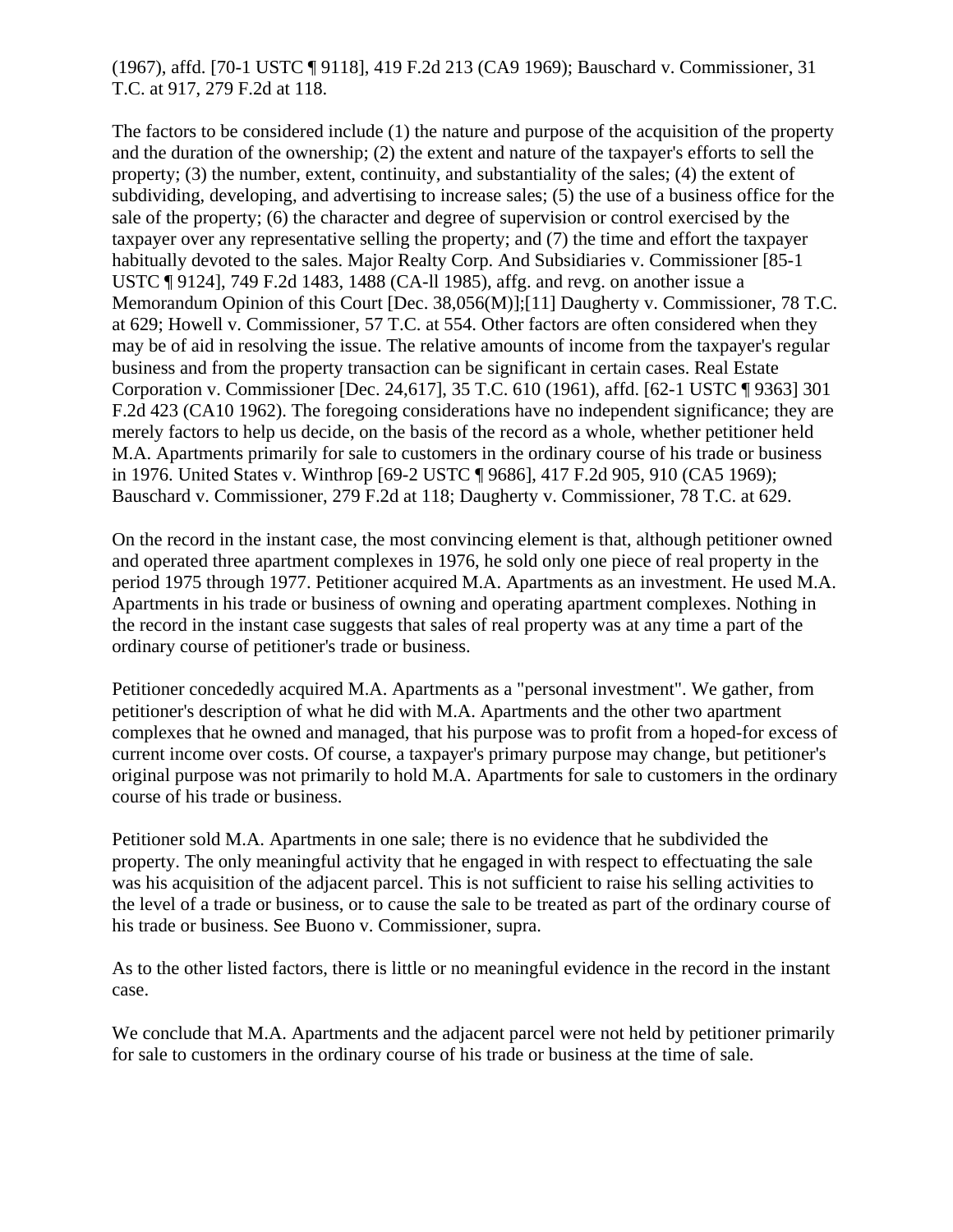On brief, petitioner cites Heebner v. Commissioner [60-2 USTC ¶ 9548], 280 F.2d 228 (CA3 1960), affg. [Dec. 23,747] 32 T.C. 1162 (1959), for the proposition that sale of a "package" gives rise to ordinary income. The facts in Heebner differ substantially from those in the instant case. Heebner was a professional building contractor. As a part of his contracting business, he occasionally purchased land, planned and constructed a building on the land to the intended buyer's specifications and then sold the "package" to the intended buyer. The Court of Appeals held (280 F.2d at 233): "There is absolutely no reason for treating the profit from the building transaction here any differently because one small aspect of it involved a sale of land. The land under this factual pattern was merely another commodity, such as lumber, steel and bricks, which went into the finished product \*\*\*." Although most of Heebner's business did not consist of such arrangements, "he did not deny that he held himself out as a package builder. This was a going aspect of his business, and the Sharon Hill project was but a manifestation of it." 280 F.2d at 233.

In contrast, petitioner purchased M.A. Apartments for investment; he did not make any capital improvements to the property. The mere purchase of an adjoining piece of land as part of an effort to sell a single piece of investment property does not put petitioner into the trade or business of selling "package" deals.

Petitioner also cites several cases for the proposition that property may change from investment property to property held for sale to customers in the ordinary course of taxpayer's trade or business.[12] We do not dispute this proposition but merely hold that petitioner did not hold the properties primarily for sale to customers in the ordinary course of his trade or business at the time of sale. In the cited cases the taxpayers' activities were such that the sales were made on a regular, recurring basis and the taxpayers devoted substantial time and effort in making the sales. Petitioner made only one sale and has not shown this Court that substantial activity was involved in making this sale.

We hold for respondent on this issue.

## **II. Allocation of Gain**

Petitioner contends that if we conclude that the gain from the sale of M.A. Apartments and the adjacent parcel is to be taxed as capital gain, then a portion of the gain should be allocated to the adjacent parcel. Since petitioner held the adjacent parcel for less than 2 months, any gain allocated to the adjacent parcel would be short-term capital gain or ordinary income. Petitioner contends that the allocation of the sales price should be made by reference to "land cost, number of units, land area, total dollar costs, or a combination of all these factors."

Respondent asserts that petitioner has failed to carry his burden of proving that any portion of the sale price in excess of petitioner's cost in the adjacent parcel should be allocated to the adjacent parcel.

We agree with respondent.

On his tax return, petitioner reported his gain on the sale as long-term capital gain. Since it is clear that petitioner held the adjacent parcel less than 2 months, petitioner implicitly allocated all of the gain to M.A. Apartments. Stated another way, petitioner implicitly allocated to the adjacent parcel so much of the lump-sum sale price as equalled his cost for the adjacent parcel.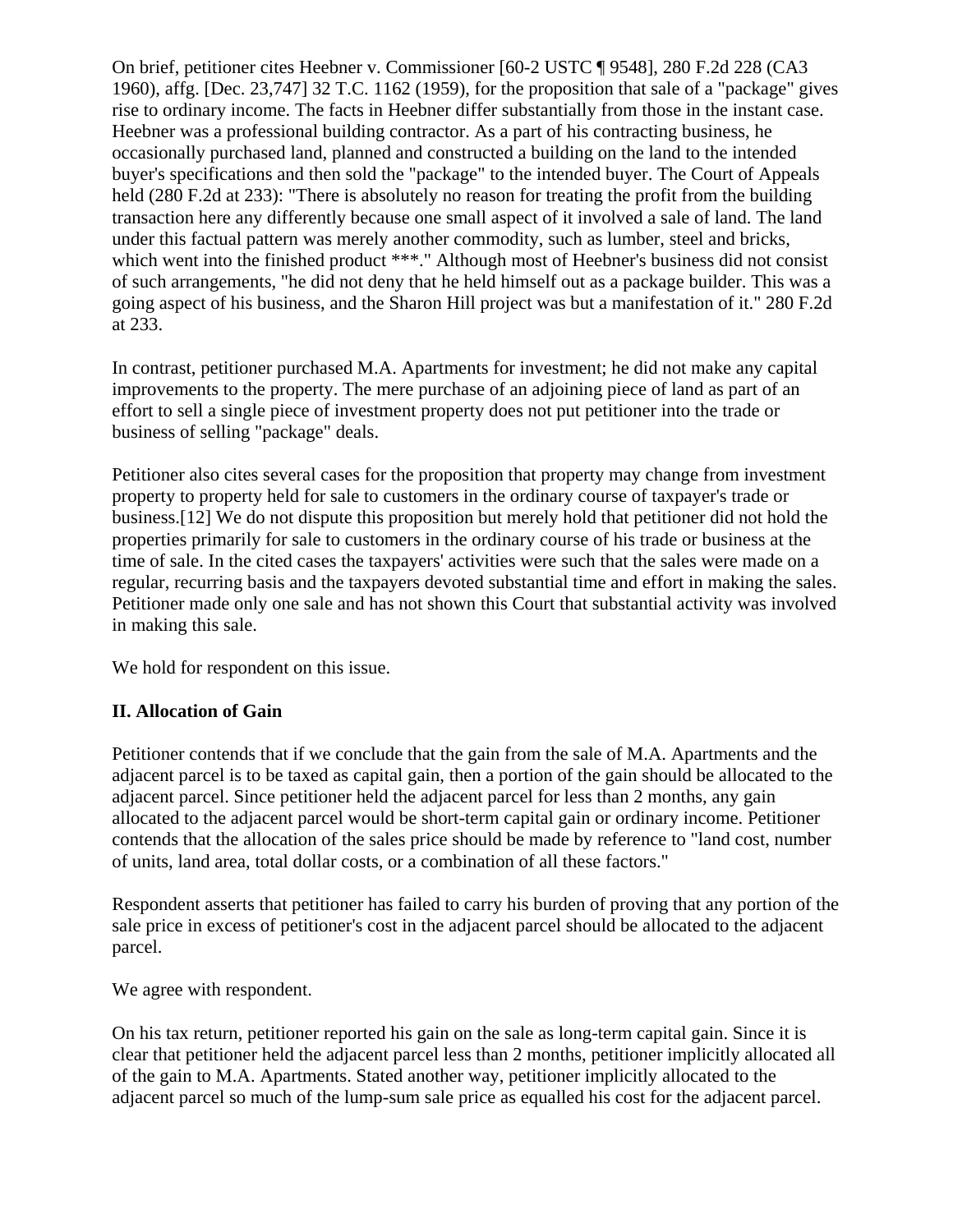Respondent did not disturb petitioner's original treatment of the transaction and continues to contend that the entire gain is long-term capital gain. In effect respondent has determined that petitioner made the correct allocation. Petitioner has the burden of proving that a portion of his gain on the sale is properly allocable to the adjacent parcel. Rule 142(a). Allocation of the amount received is to be made based on the fair market value of the properties sold as of the date of sale. Davock v. Commissioner [Dec. 19,905], 20 T.C. 1075, 1079 (1953).

Petitioner has failed to produce any evidence of the relative fair market values of the properties sold as of the date of sale. Given the short period of time that the adjacent parcel was held, we do not believe petitioner has shown there is error in allocating the sale price to the adjacent parcel to the extent of petitioner's cost and allocating the remainder of the sale price to M.A. Apartments.[13]

We hold for respondent on this issue.<sup>[14]</sup>

In order to take account of respondent's concessions,

Decision will be entered under Rule 155.

[1] All issues arising from adjustments shown on the notice of deficiency have been settled by the parties. The issues for decision were not raised in the pleadings, but they were tried by consent, under Rule 41(b)(1).

Unless indicated otherwise, all Rule references are to the Tax Court Rules of Practice & Procedure.

[2] Unless indicated otherwise, all section and subtitle references are to sections and subtitles of the Internal Revenue Code of 1954 as in effect for the year in issue.

[3] M.A. Apartments consists of five buildings on 1.3269 acres. The adjacent parcel consists of 0.5180 acres.

[4] On his 1976 tax return, petitioner showed the gross sales price as \$455,411.44, the sum of the adjusted basis and costs of sale as \$380,966.34, and the gain as \$74,445.10.

On opening brief, respondent asks us to find that the sales price was \$455,411. Petitioner does not object to this requested finding on answering brief.

Meanwhile, on opening brief, petitioner asks us to find the sales price to be the contract amount of \$470,891. Respondent does not object to this requested finding on answering brief.

On opening brief, respondent states that the total gain is \$74,445.10, that this is to be reduced by \$10,608.28 (sec. 1245 recapture) and \$10,400 (discharge of indebtedness ordinary income), and that it is the remaining \$53,436.82 whose status is in dispute. Petitioner agrees to these amounts.

On answering brief, respondent proposes to increase the gain by the \$15,479.56 difference between the two requested findings as to sale price.

The difference between the two asserted sales price amounts may be explainable by reference to expenses of sale or other legitimate reductions in the amount of the ultimate gain; nevertheless we are unable to reconcile the two amounts by reference to the record and we remain puzzled over the discrepancy.

If it affects the amount of the deficiency, then the parties are to resolve this matter in the computation under Rule 155.

[5] This is an unusual case in that petitioner is asserting that the gain should be ordinary income, while respondent is arguing the gain should be long-term capital gain. In the usual case, the roles are reversed since taxpayers usually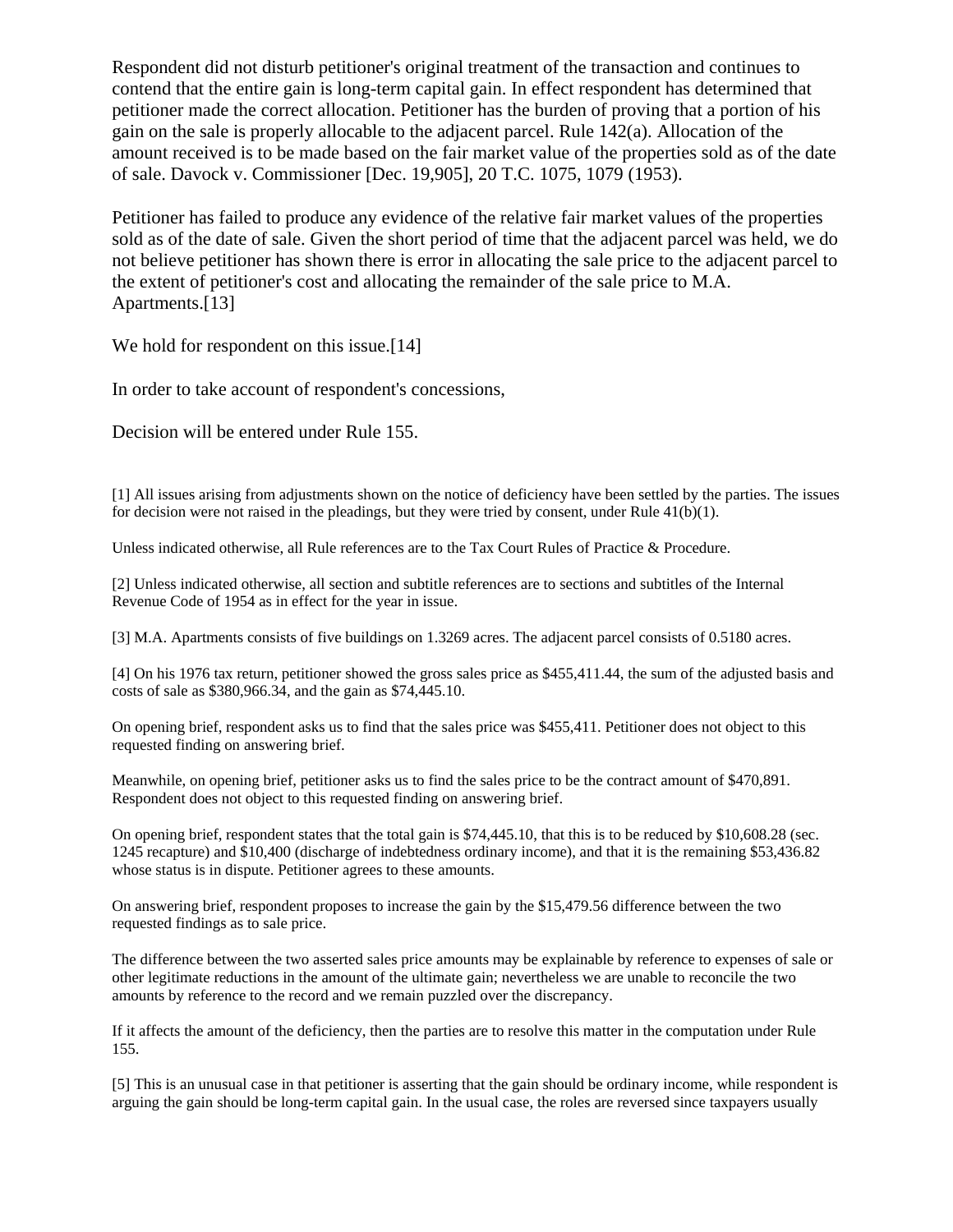are benefitted by the deduction provided by section 1202. The record does not explain the reasons for this unusual situation. It is clear that if the gain were long-term capital gain then petitioner would incur tax liability under section 56 (the minimum tax for tax preferences), since one-half of the amount by which the net long-term capital gain exceeds the net short-term capital loss is an item of tax preference for 1976. Section  $57(a)(9)(A)$ .

However, the record also indicates that if the gain were ordinary income, then petitioner's tax liability under section I would exceed the minimum tax liability that would result from the gain being ruled long-term capital gain.

On brief, respondent contends that, if we hold for petitioner, then "there will be an increased deficiency. In accordance with the provisions of I.R.C.  $\S 6214(a)$ , the respondent makes a claim for this increased deficiency." Section 6214(a) gives this Court jurisdiction to redetermine the deficiency, even if the amount so redetermined is greater than the amount determined in the notice of deficiency, "if claim therefor is asserted by the Secretary or his delegate at or before the hearing or a rehearing." Under the language of the statute, respondent's claim appears to be untimely. Nothing in the instant case leads us to conclude that respondent should be allowed to "up the ante" in a brief filed after the last hearing in the case.

[6] Section 1221(2) provides as follows:

SEC. 1221. CAPITAL ASSET DEFINED.

For purposes of this subtitle [i.e., subtitle A, income taxes], the term "capital asset" means property held by the taxpayer (whether or not connected with his trade or business), but does not include —

\* \* \*

(2) property, used in his trade or business, of a character which is subject to the allowance for depreciation provided in section 167, or real property used in his trade or business;

[7] Section 1231(a) provides, in relevant part, as follows:

SEC. 1231. PROPERTY USED IN THE TRADE OR BUSINESS AND INVOLUNTARY CONVERSIONS.

(a) General Rule. — If, during the taxable year, the recognized gains on sales or exchanges of property used in the trade or business \*\*\* into other property or money, exceed the recognized losses from such sales [or] exchanges, \*\*\* such gains and losses shall be considered as gains and losses from sales or exchanges of capital assets held for more than 6 months.

\* \* \*

[The subsequent amendments of this provision by secs.  $1402(b)(1)(R)$  and  $1402(b)(2)$  of the Tax Reform Act of 1976 (Pub. L. 94-455, 90 Stat. 1520, 1731, 1732), and by secs. 711(c)(2)(A)(iii) and 1001(b)(15) of the Deficit Reduction Act of 1984 (Pub. L. 98-369, 98 Stat. 494, 944, 1012), do not apply to the instant case.]

[8] Section 1231(b)(1) provides, in relevant part, as follows:

SEC. 1231. PROPERTY USED IN THE TRADE OR BUSINESS AND INVOLUNTARY CONVERSIONS.

\* \* \*

(b) Definition of Property Used in the Trade or Business. — For purposes of this section —

(1) General Rule. — The term "property used in the trade or business" means property used in the trade or business, of a character which is subject to the allowance for depreciation provided in section 167, held for more than 6 months, and real property used in the trade or business, held for more than 6 months, which is not —

\* \* \*

(B) property held by the taxpayer primarily for sale to customers in the ordinary course of his trade or business, \*\*\*